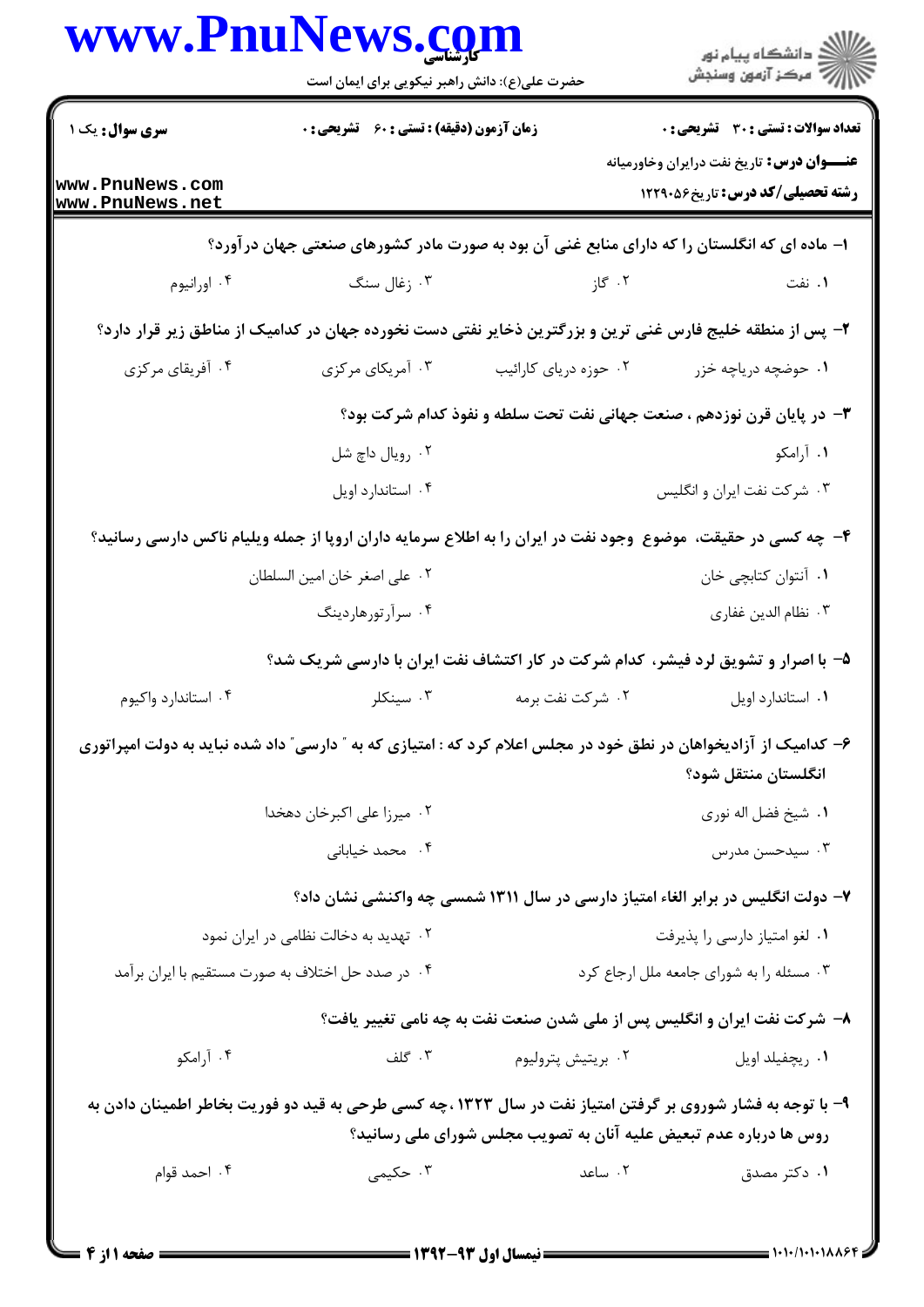|                                                                                                                                | www.PnuNews.com<br>حضرت علی(ع): دانش راهبر نیکویی برای ایمان است                                               |                                                              | ≦ دانشڪاه پيام نور<br>7- مرڪز آزمون وسنڊش                                                    |
|--------------------------------------------------------------------------------------------------------------------------------|----------------------------------------------------------------------------------------------------------------|--------------------------------------------------------------|----------------------------------------------------------------------------------------------|
| <b>سری سوال : ۱ یک</b>                                                                                                         | <b>زمان آزمون (دقیقه) : تستی : 60 ٪ تشریحی : 0</b>                                                             |                                                              | <b>تعداد سوالات : تستی : 30 ٪ تشریحی : 0</b>                                                 |
| www.PnuNews.com<br>www.PnuNews.net                                                                                             |                                                                                                                |                                                              | <b>عنــــوان درس:</b> تاریخ نفت درایران وخاورمیانه<br><b>رشته تحصیلی/کد درس:</b> تاریخ260121 |
|                                                                                                                                | ∙۱− اولین سفیر ایران در آمریکا که از رئیس جمهور آمریکا برای رهایی ایران از سلطه انگلیس و روسیه تقاضای کمک کرد؟ |                                                              |                                                                                              |
|                                                                                                                                | ٠٢ قوام السلطنه                                                                                                |                                                              | ٠١. حسينقلي خان                                                                              |
|                                                                                                                                | ۰۴ امين السلطان                                                                                                |                                                              | ۰۳ میرزا حسین خان سپه سالار                                                                  |
|                                                                                                                                | 11- نخستین اقدام این شرکت،  تاسیس یک شرکت حمل و نقل نفت و متخصص در ساخت لوله نفت بود؟                          |                                                              |                                                                                              |
| ۰۴ آرامکو                                                                                                                      | ۰۳ استاندارد واکیوم                                                                                            | ۰۲ امیرانین                                                  | ٠١. سينكلر اويل                                                                              |
|                                                                                                                                | ۱۲- نخست وزیر ایران که در سخنرانی معروف خود در مجلس، آشکارا با ملی کردن نفت مخالفت کرد؟                        |                                                              |                                                                                              |
| ۰۴ عباس هويدا                                                                                                                  | ۰۳ رزم آرا                                                                                                     | ۰۲ حسین اعلاء                                                | ۰۱ حسینعلی منصور                                                                             |
| ۱۳- این روزنامه در مقاله ای ملی شدن صنعت نفت ایران را به مثابه بمبی بزرگ خواند که ملل شرق میانه را از خود متاثر خواهد<br>ساخت؟ |                                                                                                                |                                                              |                                                                                              |
| ۰۴ اومانيته                                                                                                                    | ۰۳ لوموند                                                                                                      | ٠٢ روزنامه تايمز                                             | ۰۱ منچستر گاردین                                                                             |
|                                                                                                                                |                                                                                                                |                                                              | ۱۴– سیاست نفتی آمریکا تا جنگ جهانی دوم چگونه بود؟                                            |
|                                                                                                                                |                                                                                                                |                                                              | ۰۱ از واردکنندگان عمده نفت بود                                                               |
|                                                                                                                                |                                                                                                                | ۰۲ در صدد تشکیل کنسرسیوم نفتی از شرکت های مختلف نفتی خود بود |                                                                                              |
|                                                                                                                                |                                                                                                                |                                                              | ۰۳ در پی یافتن مستعمرات نفتی در جهان بود                                                     |
|                                                                                                                                |                                                                                                                |                                                              | ۰۴ یکی از کشورهای صادر کننده نفت بود                                                         |
|                                                                                                                                | ۱۵– کسی که ده سال پس از کودتای ۲۸ مرداد، در کتاب خود، از تصمیم محمدرضا شاه در برکناری نخست وزیر ایران به عنوان |                                                              | یک اقدام ضروری یاد می کند؟                                                                   |
| ۰۴ ایدن                                                                                                                        | ۰۳ امانوئل شين ول                                                                                              | ۰۲ ژنرال آیزنهاور                                            | ۰۱ چرچيل                                                                                     |
|                                                                                                                                | ۱۶– توافق نهایی درباره تشکیل کنسرسیوم نفت ایران در کدامیک از کنفرانس های زیر اتخاذ شد؟                         |                                                              |                                                                                              |
| ۰۴ كنفرانس گوادلوپ                                                                                                             | ۰۳ کنفرانس جزیره برمودا                                                                                        | ۰۲ کنفراس تهران                                              | ٠١ كنفرانس لندن                                                                              |
| ۱۷– این کشور با تاسیس کنسرسیوم ایران، بازیگر عمده صحنه نفت و سیاست متغیر در خاورمیانه شد؟                                      |                                                                                                                |                                                              |                                                                                              |
| ۰۴ شوروی                                                                                                                       | ۰۳ آمریکا                                                                                                      | ۰۲ فرانسه                                                    | ۰۱ انگلستان                                                                                  |
|                                                                                                                                | ۱۸– شرکت های عضو کنسرسیوم، دو شرکت عامل برای امور اکتشاف و تولید و یکی برای عملیات تصفیه بر اساس قوانین کدام   |                                                              |                                                                                              |
|                                                                                                                                |                                                                                                                |                                                              | کشور در ایران به ثبت رساندند؟                                                                |
| ۰۴ فرانسه                                                                                                                      | ۰۳ آمریکا                                                                                                      | ۰۲ انگلیس                                                    | ۰۱ هلند                                                                                      |
|                                                                                                                                |                                                                                                                |                                                              |                                                                                              |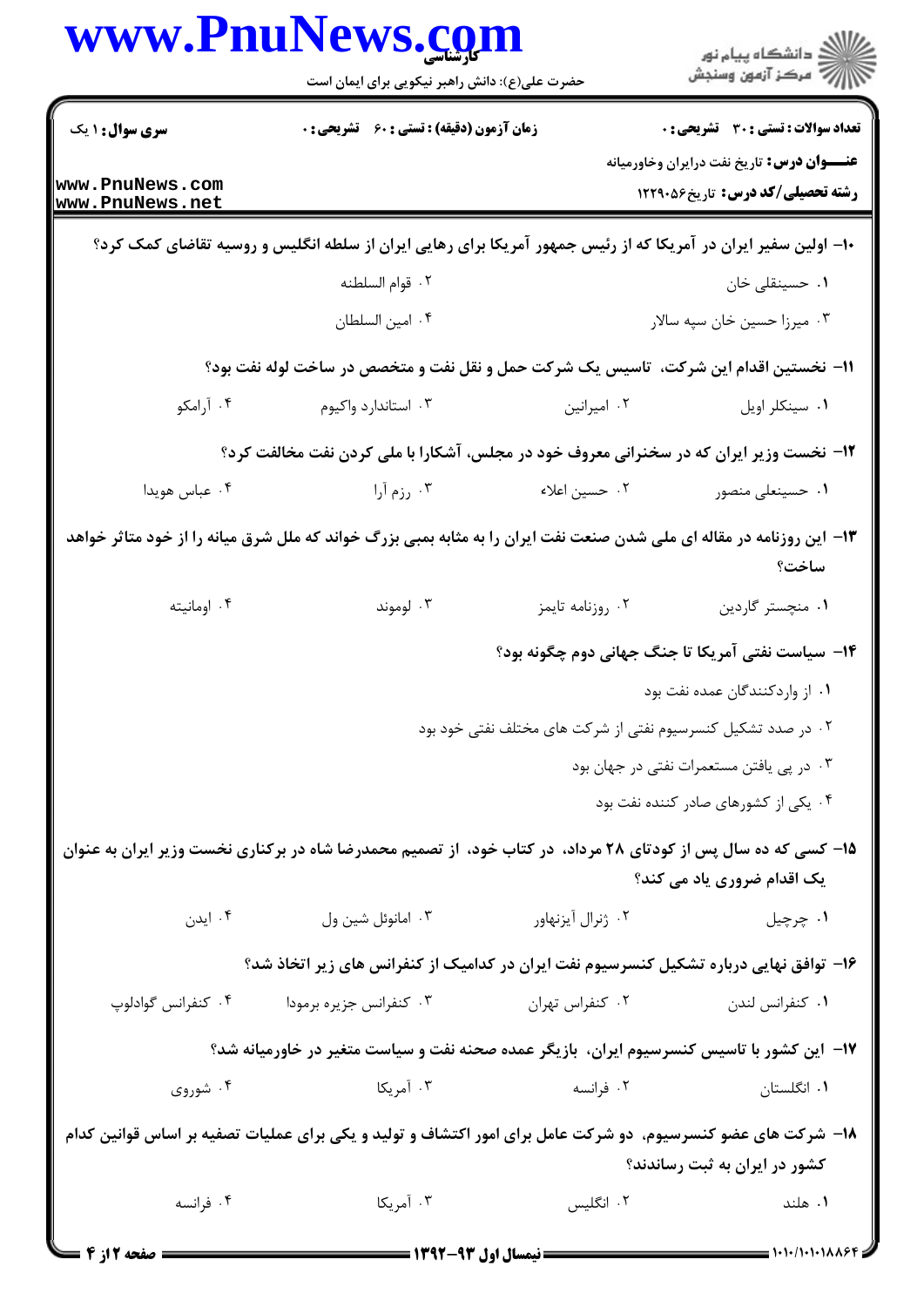|                                    | www.PnuNews.com                                                                                                   |                                                                 | ڪ دانشڪاه پيام نور<br>پ <sup>ر</sup> مرڪز آزمون وسنڊش                                           |  |
|------------------------------------|-------------------------------------------------------------------------------------------------------------------|-----------------------------------------------------------------|-------------------------------------------------------------------------------------------------|--|
|                                    | حضرت علی(ع): دانش راهبر نیکویی برای ایمان است                                                                     |                                                                 |                                                                                                 |  |
| <b>سری سوال : ۱ یک</b>             | <b>زمان آزمون (دقیقه) : تستی : 60 ٪ تشریحی : 0</b>                                                                |                                                                 | <b>تعداد سوالات : تستي : 30 ٪ تشريحي : 0</b>                                                    |  |
| www.PnuNews.com<br>www.PnuNews.net |                                                                                                                   |                                                                 | <b>عنــــوان درس :</b> تاریخ نفت درایران وخاورمیانه<br><b>رشته تحصیلی/کد درس:</b> تاریخ26012 12 |  |
|                                    | ۱۹– در قرارداد کنسرسیوم در صورت اختلاف میان نسخه های قرارداد، کدام متن معتبر دانسته شده بود؟                      |                                                                 |                                                                                                 |  |
|                                    | ۰۲ متن انگلیسی                                                                                                    |                                                                 | ۰۱ متن اصلی قرارداد                                                                             |  |
|                                    | ۰۴ متن فارسي                                                                                                      |                                                                 | ۰۳ متن تائيد شده طرفين                                                                          |  |
|                                    | +۲- مذاکرات محمدرضا پهلوی و نمایندگان کنسرسیوم منجر به عقد کدام قرارداد در سال ۱۳۵۲ گردید؟                        |                                                                 |                                                                                                 |  |
|                                    | ۰۲ قرارداد نفت کویر خوریان سمنان                                                                                  | ٠١ قرارداد ايجاد شركت مختلط نفت ايران و شوروى                   |                                                                                                 |  |
|                                    | ۰۴ قرارداد سن مورتيس                                                                                              |                                                                 | ۰۳ قرارداد خوشتاریا                                                                             |  |
|                                    |                                                                                                                   |                                                                 | <b>۲۱</b> – عربستان سعودی پس از کدام کشور دومین تولید کننده نفت جهان است؟                       |  |
| ۰۴ آمریکا                          | ۰۳ شوروی                                                                                                          | ۰۲ کویت                                                         | ٠١ ايران                                                                                        |  |
|                                    | ۲۲- خط لوله ای که از زیر دریا کشیده شده و نفت خام استان شرقی عربستان را برای تصفیه به پالایشگاه های بحرین می برد؟ |                                                                 |                                                                                                 |  |
|                                    | ۰۲ خط لوله ی دوگانه ( TWin)                                                                                       |                                                                 | ٠١ خط لوله ي نفتي از خوراس به رياض                                                              |  |
|                                    | ۰۴ خط لوله ی تاپ لاین                                                                                             |                                                                 | ۰۳ خط لوله ي پترولاين                                                                           |  |
|                                    |                                                                                                                   |                                                                 | ۲۳- سیاست کلی سلاطین عربستان در قبال نفت چه بود؟                                                |  |
|                                    |                                                                                                                   | ۰۱ بگذارید آرامکو هر مقدار نفت که می خواهد استخراج کند و بفروشد |                                                                                                 |  |
|                                    |                                                                                                                   |                                                                 | ۰۲ خلع پد از ارامکو                                                                             |  |
|                                    |                                                                                                                   |                                                                 | ۰۳ قرارداد با ارامکو و فروش نفت در اروپا<br>۰۴ شراكت با آرامكو                                  |  |
|                                    | ۲۴- در رابطه با نفت عراق، کدام کشور نخستین بار به کسب امتیاز در عراق علاقه نشان داد؟                              |                                                                 |                                                                                                 |  |
| ۰۴ آمریکا                          | ۰۳ فرانسه                                                                                                         | ۰۲ انگلستان                                                     | ۰۱ آلمان                                                                                        |  |
|                                    |                                                                                                                   |                                                                 | ۲۵- با فوران کردن کدام چاه نفت، عراق قدم در دنیای نفت گذاشت؟                                    |  |
| ۰۴ کر کوک                          | ۰۳ باباگور گور                                                                                                    | ۰۲ زبیر                                                         | ٠١. عين زاله                                                                                    |  |
|                                    | ۲۶- در سال های اول انقلاب ژوئیه ۱۹۵۸ ، کدام مورد مسئله اصلی زندگی سیاسی عراق را تشکیل می داد؟                     |                                                                 |                                                                                                 |  |
|                                    |                                                                                                                   |                                                                 |                                                                                                 |  |
|                                    | ٠٢ حق امتياز اكتشاف سراسرى                                                                                        |                                                                 | ٠١. افزايش درآمدها                                                                              |  |